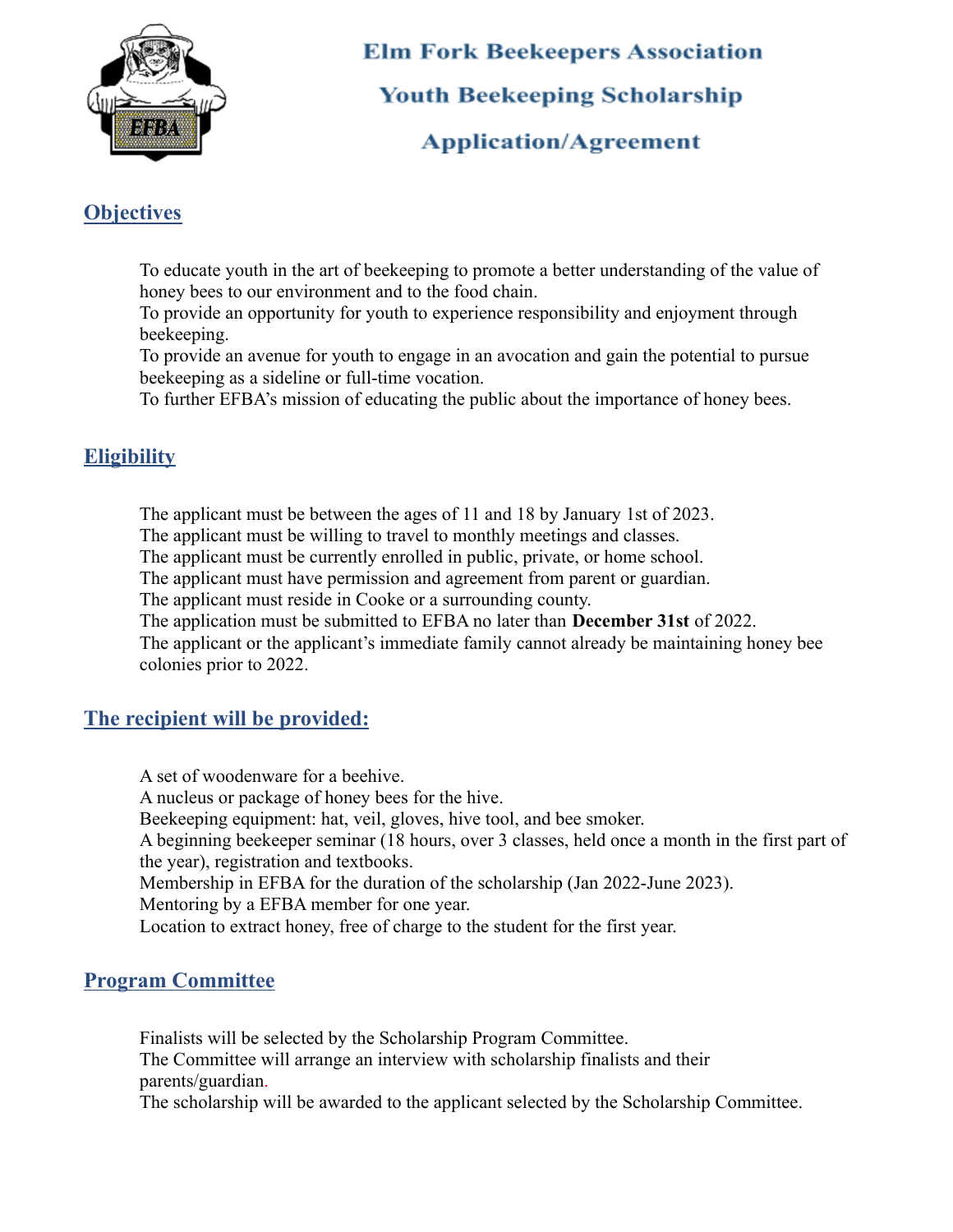

**Elm Fork Beekeepers Association Youth Beekeeping Scholarship Application/Agreement** 

#### **Required Student Development Activities**

- Attend all three beekeeping classes (both the student and parent/guardian).
- $\blacktriangleright$  Attend at least 12 of the association monthly meetings during the 18 month scholarship period.
- $\blacktriangleright$  By January 31, the student will write a paragraph about themselves for the EFBA Website, as introduction to the club.
- $\blacksquare$  In the course of the scholarship, the student will:
	- (1) Present a short progress report of their beekeeping activities to date. This is called the hive report.
	- (2) Research and present a honey bee related topic to an audience.
	- (3) Write a follow up report of researched topic for the EFBA Website by following month of their presentation.
	- (4) Help facilitate the regular monthly meetings by assisting in various roles.

#### **The Award**

Upon successful completion of all requirements, a Certificate of Completion and full ownership of the colony and the equipment will be presented at the June 2023 meeting at the conclusion of the 18 month scholarship period.

For additional information: Call Stan Brandon at 940-368-6611 Email applications to: [Scholarships@elmforkbeekeepers.org](mailto:Scholarships@elmforkbeekeepers.org) Drop off or mail to: EFBA Scholarships, 301 S. Chestnut Street, Gainesville, TX 76240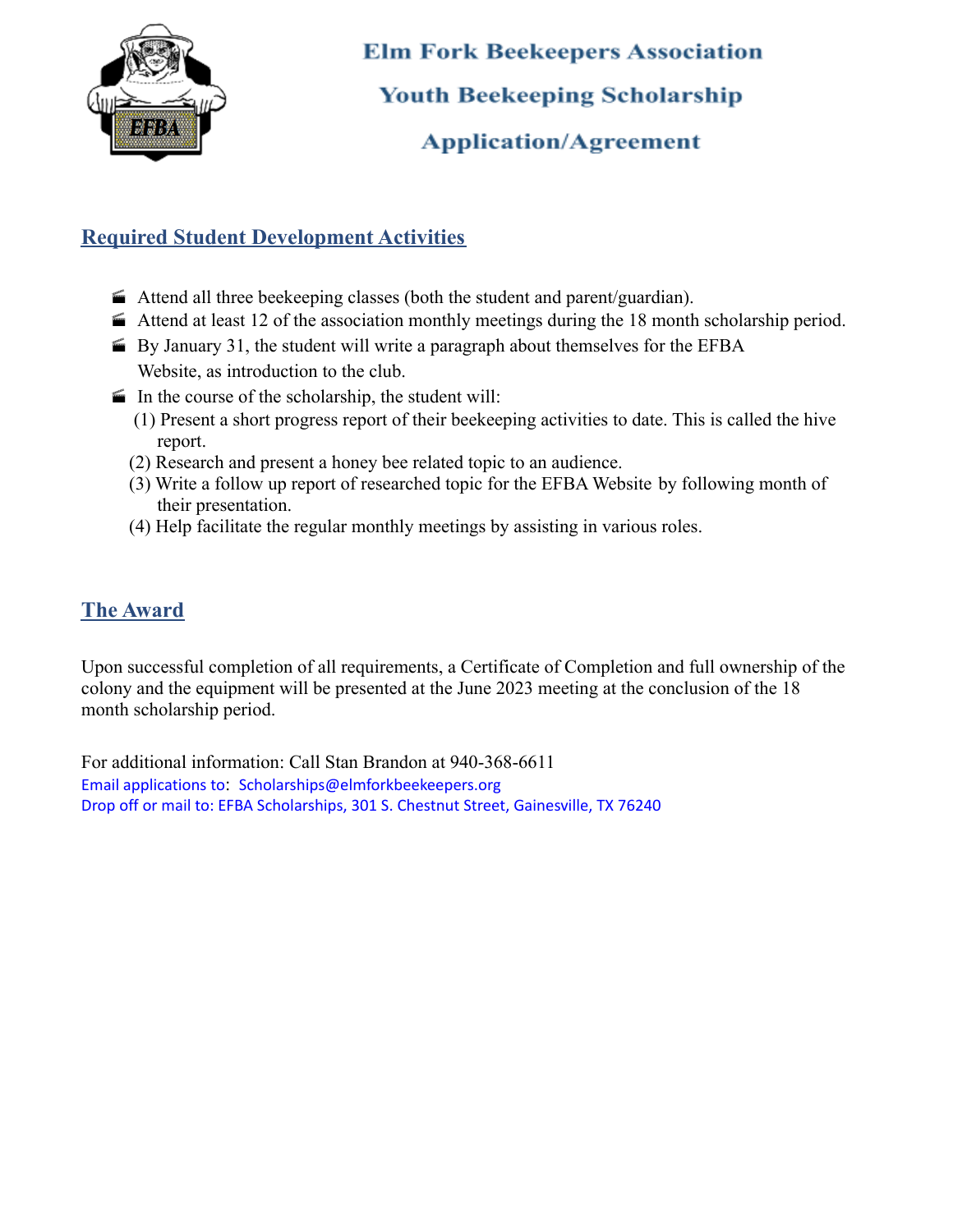| DIBBA                                                                                             | <b>Elm Fork Beekeepers Association</b><br><b>Youth Beekeeping Scholarship</b><br><b>Application/Agreement</b> |  |
|---------------------------------------------------------------------------------------------------|---------------------------------------------------------------------------------------------------------------|--|
|                                                                                                   |                                                                                                               |  |
| Date of Birth:                                                                                    |                                                                                                               |  |
|                                                                                                   | Address:                                                                                                      |  |
| City:                                                                                             |                                                                                                               |  |
| Phone:                                                                                            |                                                                                                               |  |
|                                                                                                   |                                                                                                               |  |
|                                                                                                   |                                                                                                               |  |
| Summary of your involvement in school, community, church, and other youth or civic organizations: |                                                                                                               |  |
|                                                                                                   |                                                                                                               |  |
|                                                                                                   |                                                                                                               |  |
|                                                                                                   |                                                                                                               |  |
|                                                                                                   |                                                                                                               |  |
|                                                                                                   |                                                                                                               |  |
|                                                                                                   |                                                                                                               |  |

Write a brief paragraph on why you are interested in honey bees and beekeeping, and what you hope to accomplish if you are chosen for this scholarship: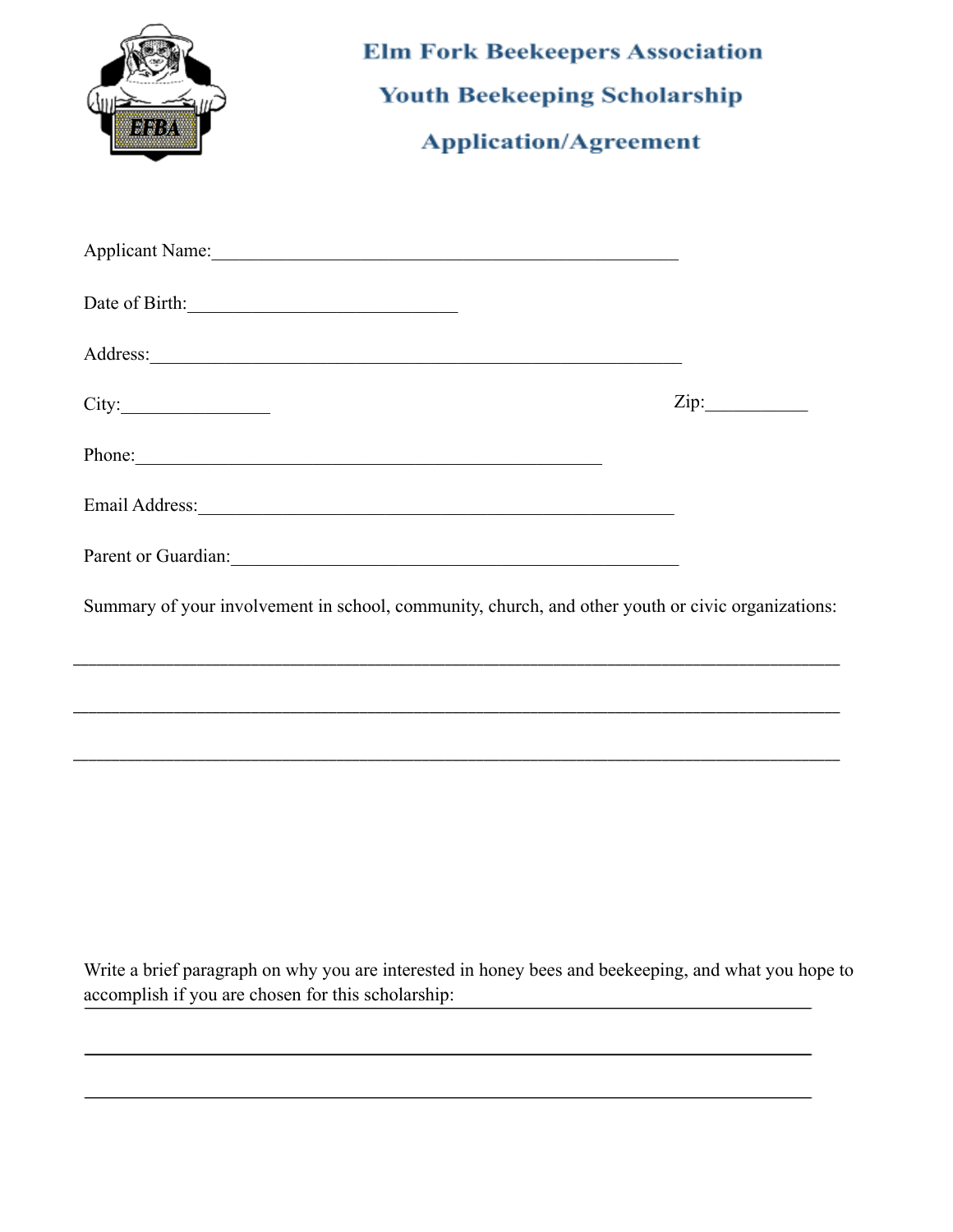

**Elm Fork Beekeepers Association Youth Beekeeping Scholarship Application/Agreement** 

**Parent / Guardian**: Do you feel your child can benefit from this program?

\_\_\_\_\_\_\_\_\_\_\_\_\_\_\_\_\_\_\_\_\_\_\_\_\_\_\_\_\_\_\_\_\_\_\_\_\_\_\_\_\_\_\_\_\_\_\_\_\_\_\_\_\_\_\_\_\_\_\_\_\_\_\_\_\_\_\_\_\_\_\_\_\_\_\_\_

\_\_\_\_\_\_\_\_\_\_\_\_\_\_\_\_\_\_\_\_\_\_\_\_\_\_\_\_\_\_\_\_\_\_\_\_\_\_\_\_\_\_\_\_\_\_\_\_\_\_\_\_\_\_\_\_\_\_\_\_\_\_\_\_\_\_\_\_\_\_\_\_\_\_\_\_

\_\_\_\_\_\_\_\_\_\_\_\_\_\_\_\_\_\_\_\_\_\_\_\_\_\_\_\_\_\_\_\_\_\_\_\_\_\_\_\_\_\_\_\_\_\_\_\_\_\_\_\_\_\_\_\_\_\_\_\_\_\_\_\_\_\_\_\_\_\_\_\_\_\_\_\_\_\_\_\_\_\_\_\_\_\_\_\_\_\_\_

Do you feel you can support and encourage your child in this effort?

Does anyone in your immediate family have honey bees?\_\_\_\_\_\_\_\_\_\_\_\_\_\_\_\_\_\_\_\_\_\_\_\_\_\_\_

#### **Terms and Conditions of Agreement**

The recipient of this scholarship will be provided woodenware consisting of two standard hive bodies with frames and foundation, a honey super with frames and foundation, a screened bottom board, an inner cover, a telescoping outer cover, a nucleus or package of honey bees with queen, and the necessary beginner's equipment to start the beekeeping project (hat, veil, gloves, hive tool, and bee smoker).

The recipient will also receive the additional benefit of: (1) beginning beekeeping classes for both the parent/guardian and student (18 hours, over 3 classes, held once a month in the first part of the year; free registration and textbooks); (2) membership in the Elm Fork Beekeepers Association (EFBA) for the duration of the scholarship; (3) mentoring by a EFBA member throughout the scholarship period; (4) free extraction time for the student's first honey crop during the scholarship period.

The recipient will be required to: (1) attend all beginning beekeeping classes (both the student and parent/guardian; (2) attend at least 12 of the EFBA monthly meetings during the 18 month scholarship period; (3) write a brief paragraph of introduction about themselves by January 31 for the EFBA website; (4) present a short progress report of their beekeeping activities (hive report); (5) research and present a honey bee related topic to an audience; (6) write a follow up report of researched topic to be published the month after their presentation; (7) help facilitate the regular monthly meetings by assisting in various roles.

Upon successful completion of all requirements, a Certificate of Completion and full ownership of the colony and the equipment will be presented at the June 2023 meeting at the conclusion of the 18 month scholarship period.